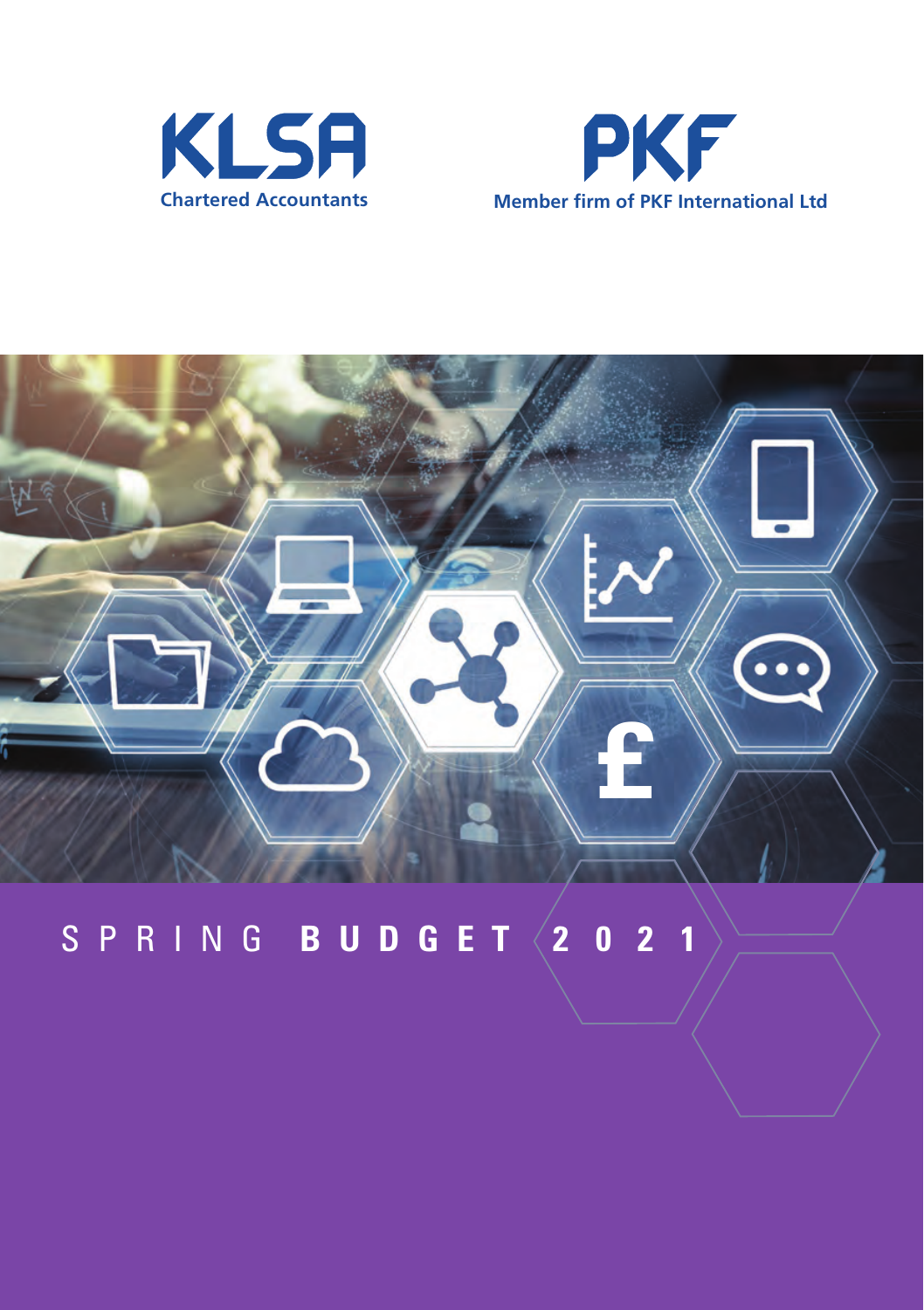# **BUDGET** 3 MARCH **2021**

This Summary covers the key tax changes announced in the Chancellor's speech and includes tables of the main rates and allowances.

At the back of the Summary you will find a calendar of the tax year with important deadline dates shown.

We recommend that you review your financial plans regularly as some aspects of the Budget will not be implemented until later dates.

We will, of course, be happy to discuss with you any of the points covered in this report and help you adapt and reassess your plans in the light of any legislative changes.



#### **Contents**

- **3** Measures to mitigate the impact of Coronavirus
- **5** Personal Income Tax
- **6** Employees
- **7** National Insurance **Contributions**
- **7** Savings and Pensions
- **8** Capital Gains Tax
- **8** Inheritance Tax
- **8** Business Tax
- **10** Value Added Tax
- **11** Stamp Duty Land Tax
- **12** Other Measures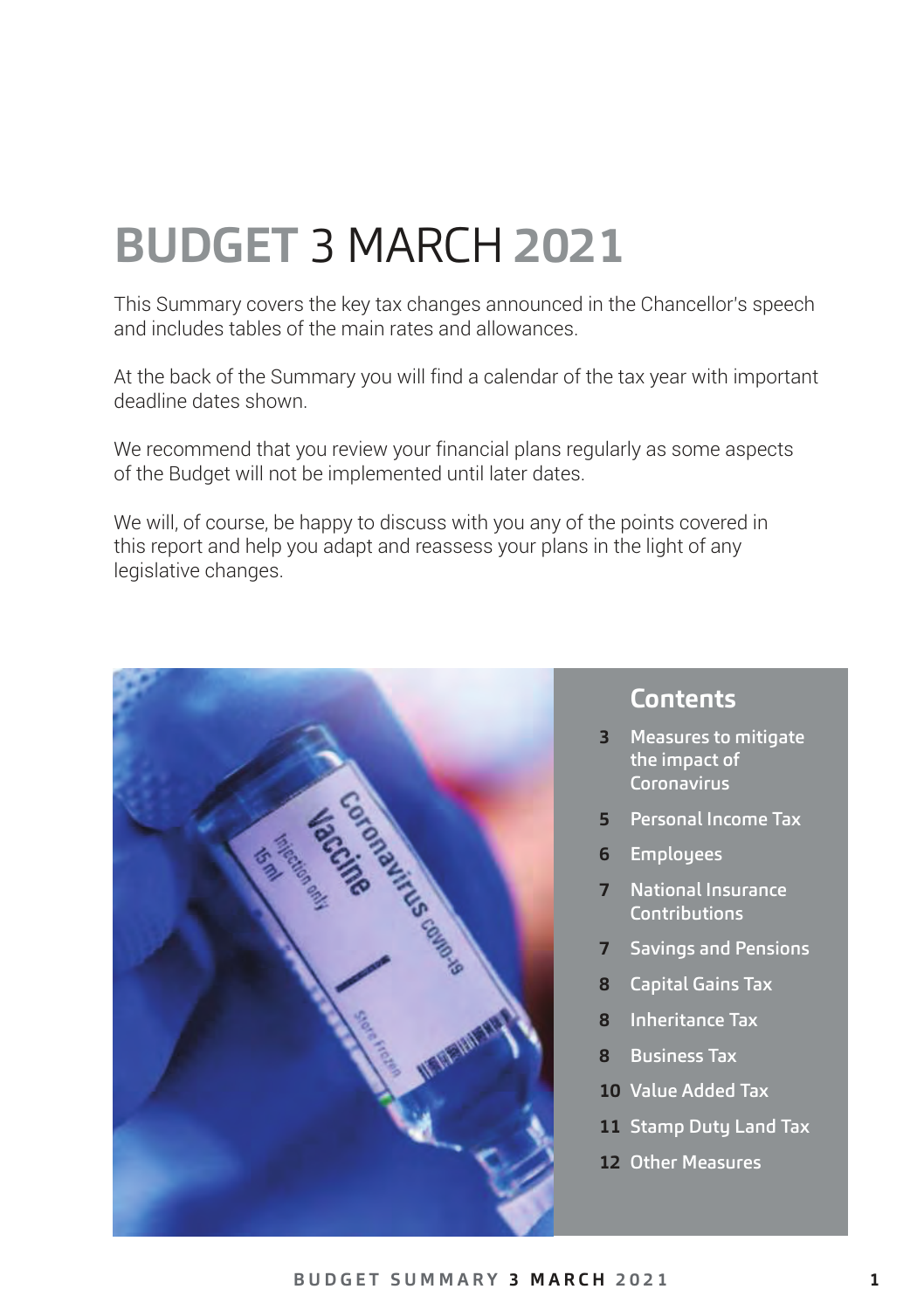## **A delicate balance**



The Chancellor had a difficult task in this Budget: to indicate how he might balance the Government's books in the future, while still having to pay out huge sums to support the economy. He said that he would continue to provide 'whatever it takes' to protect businesses and jobs during the present crisis, while being honest about the need to 'fix the public finances' and setting out his plans to build the future economy.

After spending so much, it was inevitable that Mr Sunak would have to raise taxes somewhere – but he was bound by an election promise not to raise the rates of Income Tax, National Insurance Contributions or VAT during the life of the Parliament. There has been speculation that he might reduce relief for pensions or bring Capital Gains Tax rates in line with Income Tax. In the event, neither was mentioned; we are promised consultation documents on 23 March that may raise those possibilities, but they are not an immediate prospect. Instead, Corporation Tax will go up – not until 2023, and after extra tax reliefs have been offered for investment in the meantime. There will also be the less visible effect of freezing personal allowances and other reliefs until 2026, increasing the tax take year by year as inflation pushes more people over the limits.

When the Chancellor sits down, the Government publishes everything on the internet – measures he hasn't mentioned, the detail of things he only touched on and the tables of financial estimates that show what makes a big difference to the public finances and what is marginal. This booklet summarises the most important points and explains how they affect businesses and individuals. We will be happy to discuss the proposals with you and help you understand the implications for your finances.

### **Significant points**

- Further support for individuals and businesses impacted by the pandemic: extensions for job retention scheme and self-employed income support grants, business rates relief, 5% VAT rate on hospitality and leisure; new grants and loans announced
- Small increase in Income Tax thresholds for 2021/22, followed by a freeze until 2025/26
- Freeze in pension scheme Lifetime Allowance, Capital Gains Tax (CGT) annual exempt amount and Inheritance Tax (IHT) nil rate band until 2025/26
- No change to the rates of CGT<br>• Corporation Tax rate held at 10
- Corporation Tax rate held at 19% until 31 March 2023, after which companies with profits over £250,000 will be taxed at 25%
- 'Super-deduction' introduced for companies investing in plant and machinery between 1 April 2021 and 31 March 2023
- Trading losses up to £2 million in 2020/21 and 2021/22 eligible for carry back against previous 3 years' profits, instead of the usual one year
- Stamp Duty Land Tax 'holiday' for the first £500,000 of residential property cost is extended to 30 June 2021, with a further reduction in charges up to 30 September 2021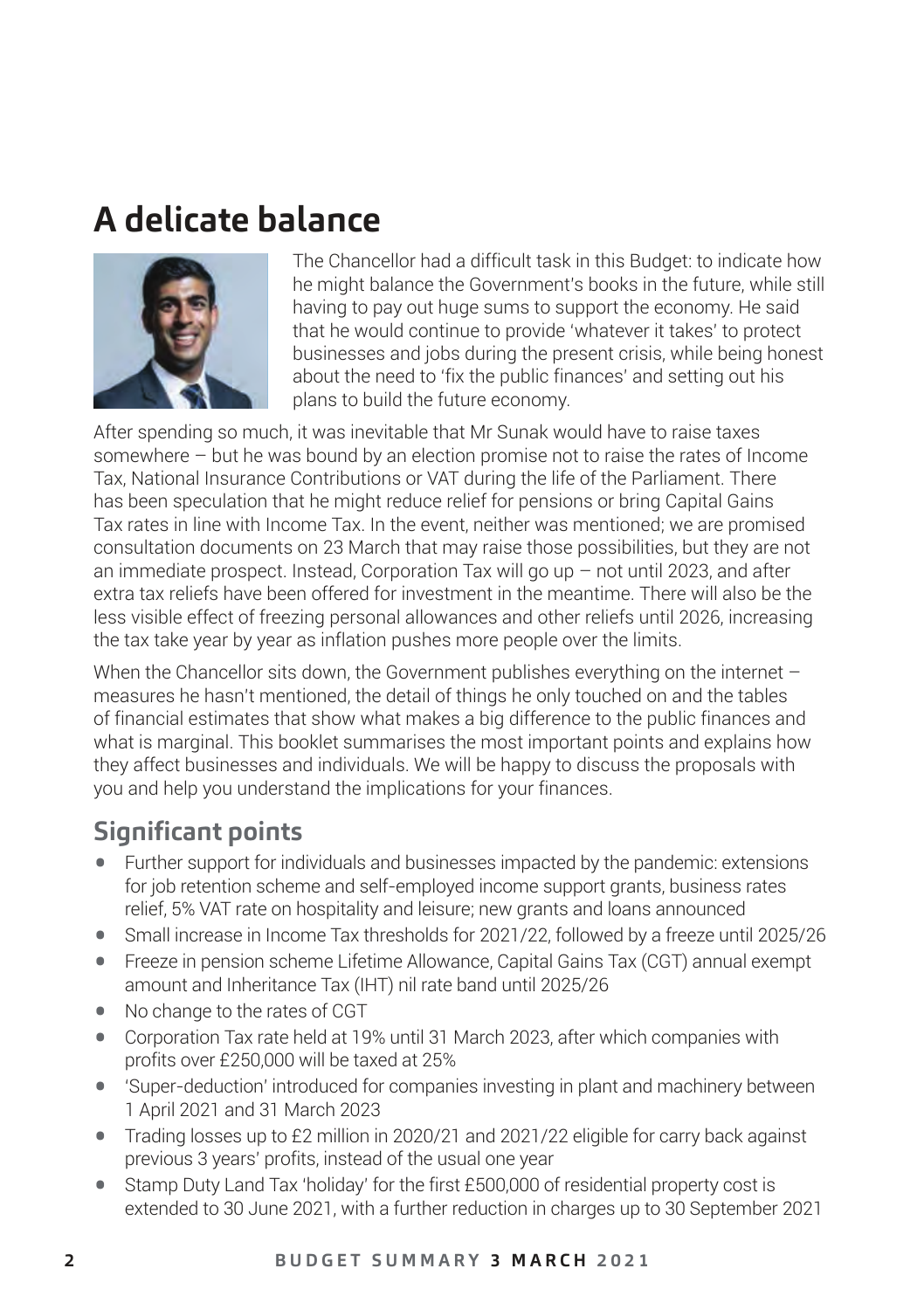

### **Measures to mitigate the impact of Coronavirus**

The Chancellor began by setting out further measures to provide support for businesses and individuals suffering from the financial effects of the pandemic. The monetary amount of these items, as set out in the Budget forecasts, is far greater than the impact of most tax announcements. Most of these measures apply across the UK, but the Budget only deals with business rates in England and Stamp Duty Land Tax in England and Northern Ireland. The devolved administrations make their own provisions in those areas.

Measures relating to direct taxes and VAT are described in their own separate sections.

#### **Employers**

The Coronavirus Job Retention Scheme will continue to reimburse employers with the salaries of furloughed employees until 30 September 2021. The employee should receive at least 80% of normal pay for hours not worked. Until 30 June, the employer will only be required to contribute employer's National Insurance Contributions and pension contributions (as at present); in July, the employer will have to contribute  $1/8$ of the remaining cost (i.e. 10% of normal salary), rising to 1/4 (20% of normal salary) in August and September.

For the time being, small and medium-sized employers across the UK will continue to be able to reclaim up to two weeks of eligible Statutory Sick Pay costs per employee, where the absence is coronavirus-related. The Government will set out steps for closing this scheme in due course.

#### **Self-employed**

Self-employed people with profits up to £50,000 have been able to claim grants under the Self-Employed Income Support Scheme (SEISS). There have so far been three grants under the SEISS, each covering three months; two amounted to 80% and one amounted to 70% of average monthly profits up to limits of £2,500 and £2,187.50 respectively per month. A fourth grant, covering February to April 2021, will be claimable from late April at 80% of three months' average profits capped at £7,500 in total. Claimants must have filed a 2019/20 tax return to be eligible for this grant. People who began self employment in 2019/20, who did not have a record of earnings, could not claim the first three grants, but may be able to claim the fourth grant if they have filed a 2019/20 return by midnight on 2 March 2021.

A fifth grant, covering the period from May to September 2021, can be claimed from late July. This will be targeted at those who need it most as the economy reopens. Those whose turnover has fallen by 30% or more will be eligible for the full grant, which will be 80% of three months' average profits capped at £7,500. The fact that the grant covers a five-month period appears to allow for the likelihood that the business will be reopening in that time. Those whose turnover has fallen by less than 30% will receive a 30% grant, capped at £2,850. Further details will be published in due course.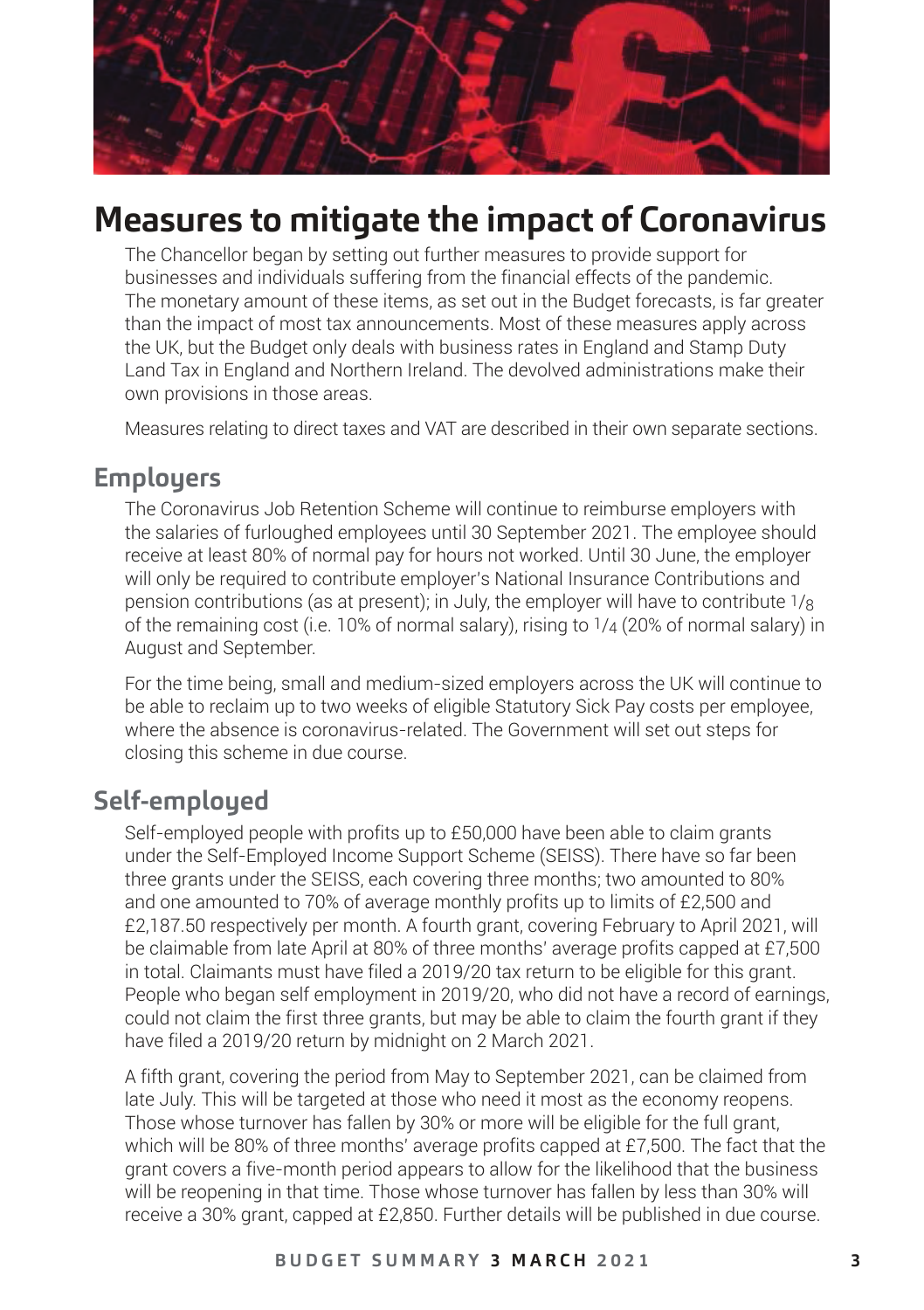

The Budget confirms that SEISS grants will be treated as taxable income of the business in the tax year in which they are received.

There have been complaints of unfairness from certain categories of people who fall outside these support schemes, in particular people whose profits were previously just over £50,000 (who are not eligible for any support) and people working through their own company (who can claim the furlough grant, but that will not replace profits previously paid out as dividends). The Budget does not extend any reliefs to people in these categories.

#### **Benefits**

The uplift of £20 per week on Universal Credit will be extended to the end of September, and some other easements in the calculation of the benefit will continue for the time being. For those claiming Working Tax Credit, a one-off payment of £500 will be made to provide equivalent support over the next six months.

#### **Loans and grants**

There have been several Government-backed loan schemes to support businesses through the pandemic. Some of these are coming to an end on 31 March 2021, but the Chancellor announced a new 'Recovery Loan Scheme'. This will provide lenders with a guarantee of 80% on eligible loans between £25,000 and £10 million to give them confidence in continuing to provide finance to UK businesses. This will be open to all businesses from 6 April 2021, including those who have already received support under the existing COVID-19 loan schemes.

The Chancellor also announced 'Restart Grants': as they reopen after the present lockdown, non-essential retail businesses can claim up to £6,000 per premises; hospitality, accommodation, leisure, personal care and gym businesses can claim up to £18,000 per premises. The Government is also providing £425 million to local authorities to use for discretionary grants to businesses.

#### **Business rates**

Eligible retail, hospitality, leisure and nursery properties in England have enjoyed 100% business rates relief in 2020/21. This will be extended to 30 June 2021, and there will be a further 66% relief for the period to 31 March 2022, capped at £2 million per business for properties that were required to be closed on 5 January 2021, or £105,000 per business for other eligible properties.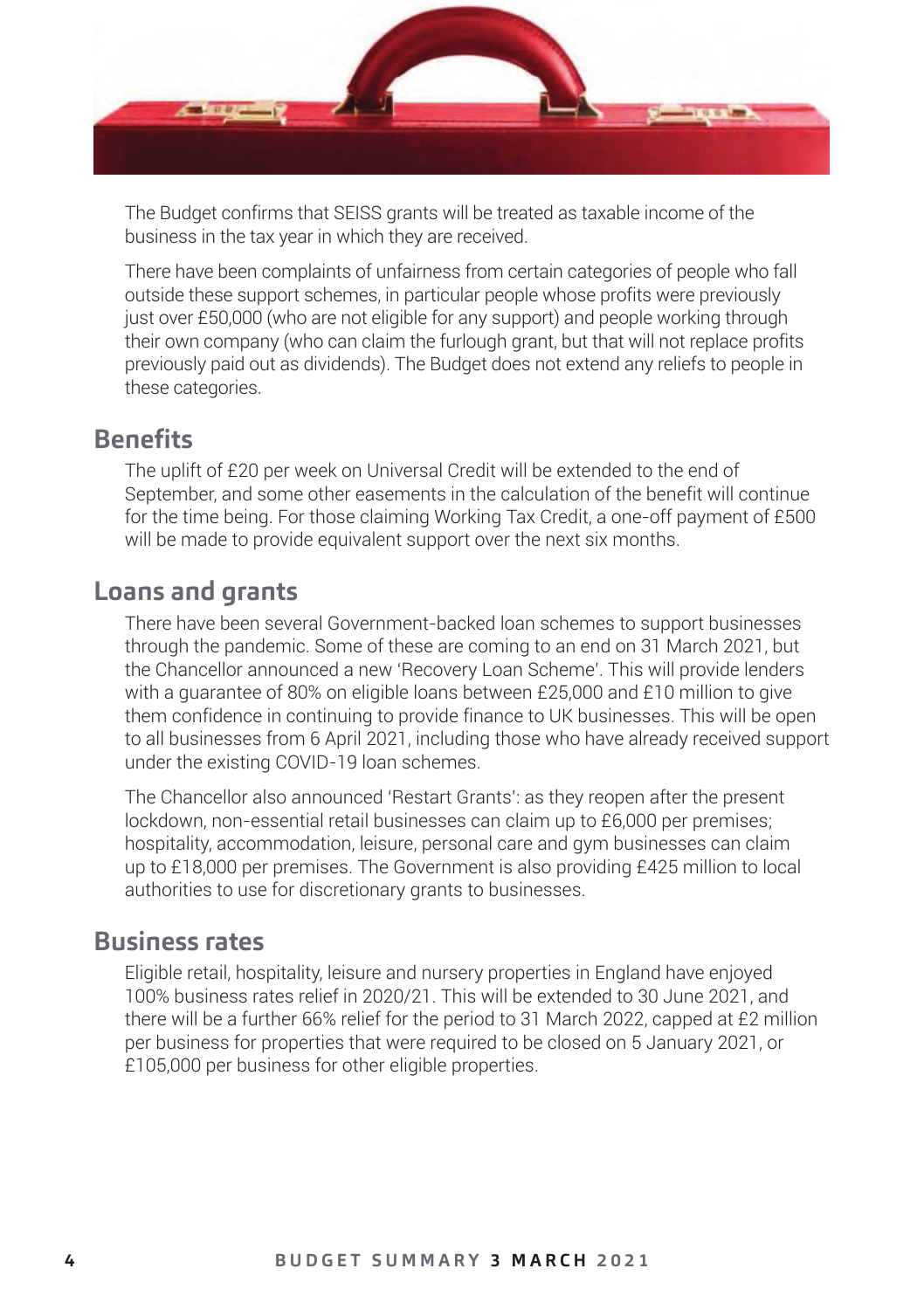

## **Personal Income Tax**

### **Tax rates and allowances – 2021/22 (Table A)**

The main Personal Allowance increases with inflation from £12,500 to £12,570 for 2021/22, and the basic rate band increases from £37,500 to £37,700. That means that the threshold for 40% tax is now £50,270. Income Tax rates are complicated by different rates and allowances applying to different types of income (for example, salary, profits, rent, interest, dividends), so the effect of these increases are not the same for all taxpayers; someone with a salary of £50,270 will pay £68 less tax in 2021/22 than they did in 2020/21 (falling from £7,608 to £7,540). However, they will also pay £19 more in employee's National Insurance Contributions.

Since January 2013, there has been a clawback charge on the higher earner of a couple where one claims Child Benefit and either has an income over £50,000. This has always been called the 'High Income Child Benefit Charge', but now it appears that it can apply to a basic rate taxpayer, because there has been no mention of a change to the £50,000 threshold.

The level of income at which the Personal Allowance is withdrawn has been £100,000 since the rule was introduced in April 2010, and inflation means that far more people are now affected. Every £2 of income over that level reduces the allowance by £1. This results in an effective marginal rate of tax of 60% in the band of income up to £125,140 in 2021/22, above which the taxpayer will have no Personal Allowance.

The Scottish Parliament has set different tax rates and thresholds for Scottish taxpayers for non-savings, non-dividend income (details in Table A). The Welsh Government has similar powers for Welsh taxpayers, but has announced that it will not currently vary the main UK rates.

#### **Tax rates and allowances – freezing**

The Chancellor announced that the Personal Allowance and the rate bands will be frozen at their 2021/22 levels until the end of 2025/26, instead of their usual inflationary increases each year. This has enabled him to keep the manifesto pledge of not increasing the tax rates themselves, but so-called 'fiscal drag' will increase the tax due from people whose pay increases during that period. This is one of the ways in which the Chancellor aims to recover some of the huge cost of the pandemic support payments. In 2025/26, the Government expects to collect an extra £8 billion in Income Tax as a result – to put that in context, the fourth and fifth self-employed income support grants are expected to cost £12.75 billion in 2021/22.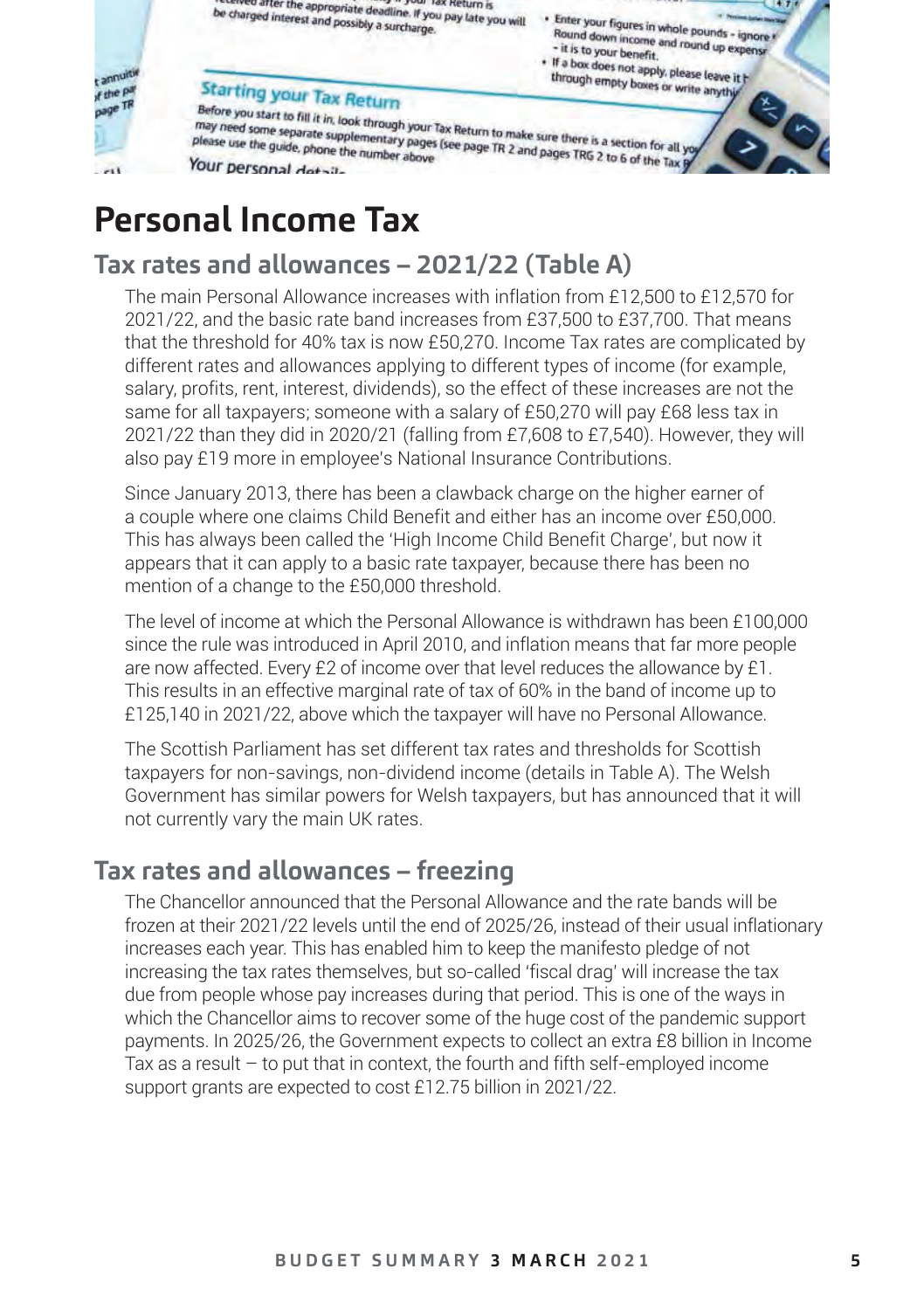

## **Employees**

### **COVID tests and working from home**

A number of relaxations of the rules relating to the pandemic, introduced in 2020/21, will continue into 2021/22. These include exemptions from taxable benefit charges on reimbursement of COVID tests by employers and the provision of relevant equipment to enable employees to work from home. The conditions for the Cycle to Work scheme, which require a bicycle to be mainly used for commuting or work journeys to avoid an Income Tax charge, have also been relaxed for employees who were provided with a bicycle by their employer before 20 December 2020.

### **Company cars and fuel (Table C)**

The basis for taxing company cars and fuel provided for private use is set out in the Table. No changes were made to the rates announced for car benefits in previous years, so cars first registered after 5 April 2020 will see their benefit charge rise by one percentage point. Note that fully electric cars gave rise to no tax charge in 2020/21, but there will be a charge on 1% of their list price in 2021/22, increasing to 2% in 2022/23.

There have also been changes to the taxable figures for vans with private use, including removing the taxable benefit on zero-emission vans with effect from 6 April 2021.

### **'Off payroll' working**

HMRC has been concerned about individuals working through personal service companies (PSCs) for two decades: they regard this as a way of avoiding PAYE and Class 1 NIC where 'in reality' (in HMRC's view) the individual is acting as an employee.

The 'IR35' rules require PSCs to pay PAYE and NIC on income from engagements that are effectively employments. From 6 April 2017, where the individual behind the PSC works in the public sector, the responsibility for paying this tax was transferred to the person paying the PSC, and the responsibility for deciding 'what is effectively employment' was imposed on the public sector engager. HMRC is convinced that this has reduced non-compliance and intended to extend the same rules to large and medium-sized engagers in the private sector from April 2020. Because of the pandemic, this was delayed to 6 April 2021. Only technical amendments to the rules were announced in the Budget, so this will be introduced as planned.

This is a very significant and potentially contentious change for all those who work through, and those who contract with, PSCs. It will be important to understand the decisions that have to be made, who has the responsibility for taking them, and what to do if the parties to a contract do not agree about its status.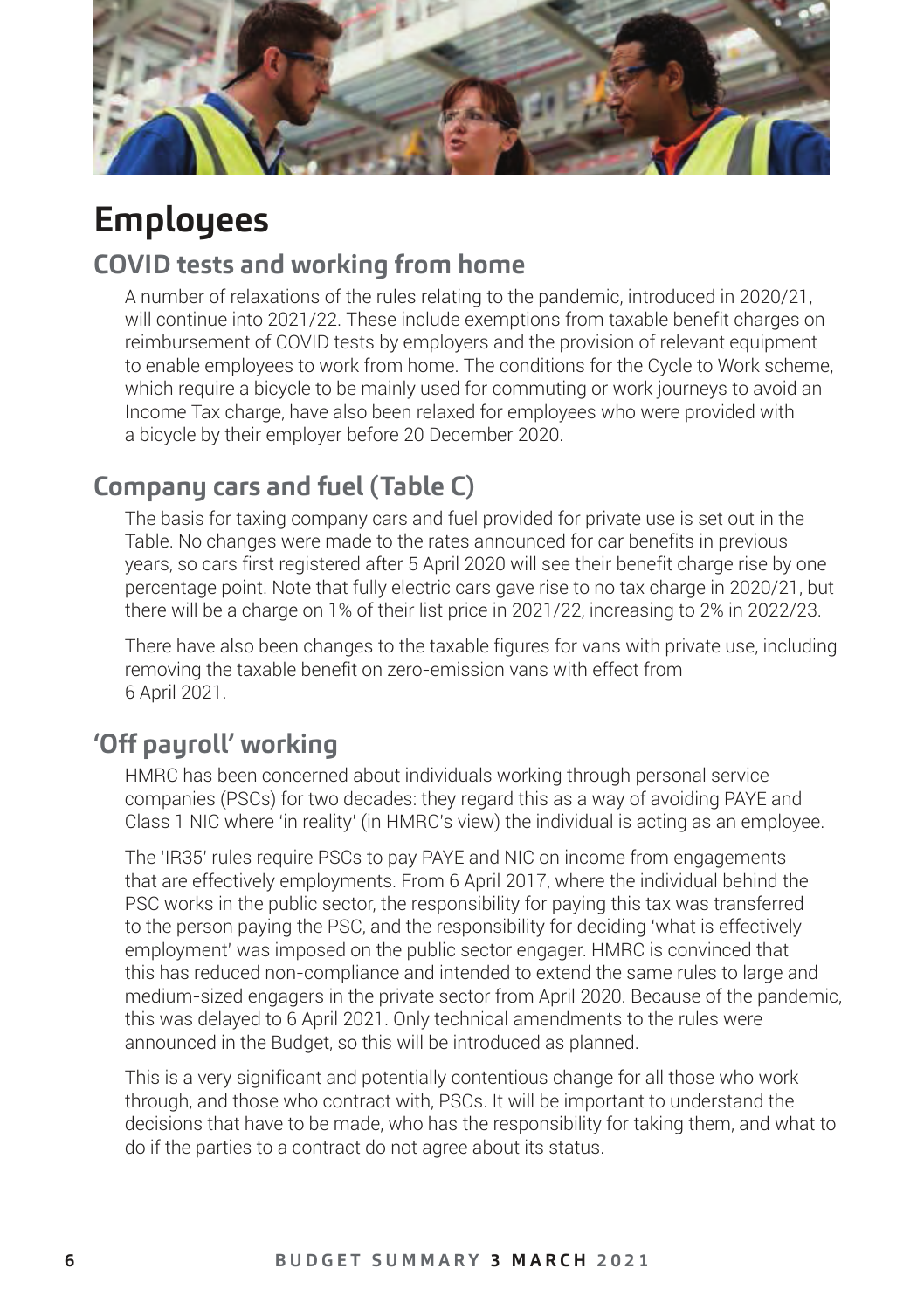

### **Enterprise Management Incentives**

EMI scheme participants must meet a minimum working time commitment of either 25 hours per week or 75% of total working time, subject to a small list of exceptions. Due to the COVID-19 pandemic, many workers are on reduced hours or furlough and would therefore break the condition.

A time-limited easement of this rule, running from 19 March 2020 until 5 April 2022, applies where employees have not met the working time requirement as a result of coronavirus. It ensures that participants are not forced to exercise their options earlier than planned and also guarantees that participants can be granted qualifying options during the pandemic.

## **National Insurance Contributions**

### **Thresholds and rates (Table D)**

There have been small increases in the thresholds above which employer's and employee's National Insurance Contributions become payable. The upper limits for employee contributions remain aligned with the point at which 40% Income Tax is payable (£50,270 per year, or £967 per week).

The upper limit will be frozen, in common with the personal allowance and basic rate band, until the end of 2025/26. Raising the upper limit increases the amount of NIC payable  $-$  salary below that level is charged at 12%, but above that level it is charged at 2%. The Budget documents state that decisions will be taken each year on the lower threshold, which is not being fixed in advance.

## **Savings and Pensions**

#### **ISA limits**

The investment limits for 2021/22 remain £20,000 for a standard adult ISA (within which £4,000 may be in a Lifetime ISA), and £9,000 for a Junior ISA or Child Trust Fund.

### **Pension contributions (Table B)**

There has been speculation that the Chancellor might reduce pension tax relief, which costs the Exchequer a great deal. There were no significant announcements of reform in the Budget, although a number of consultations are expected on 23 March that might deal with this. The only measure announced related to the Lifetime Allowance (LA), which is the maximum amount that a person can save in tax-advantaged pension schemes before extra tax charges arise on drawing benefits. The value of benefits is measured against the LA when benefits are first taken from a pension, and on some other occasions, including the individual's 75th birthday. The LA is frozen at its 2020/21 level of £1,073,100 until the end of 2025/26. When LA was first introduced in 2006, it was £1,800,000; fixing it at this level will mean that many more people will have to consider the tax charges when they draw their pensions over the next few years.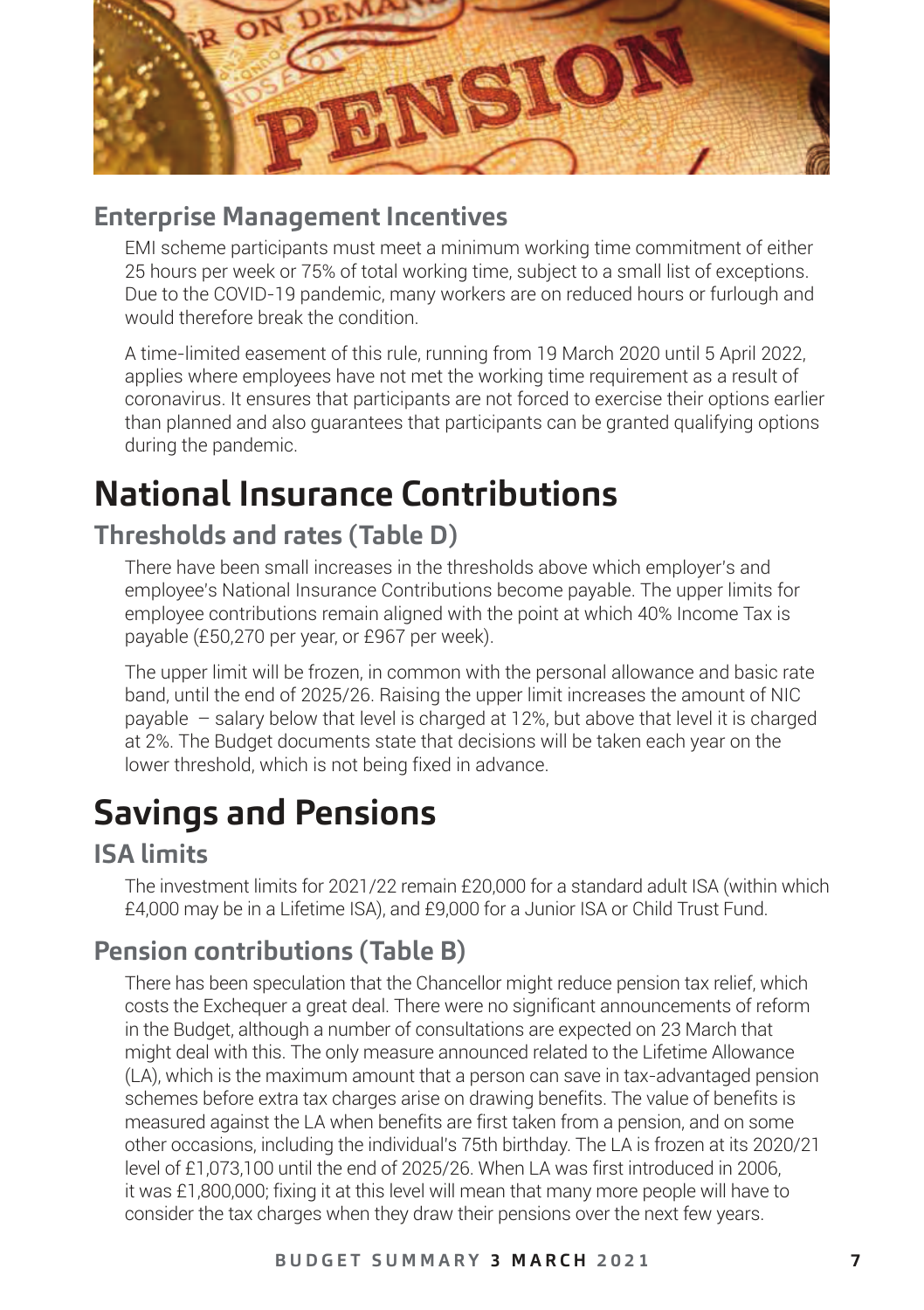

## **Capital Gains Tax**

#### **Rates and annual exempt amount**

CGT is not subject to the Conservative manifesto pledge not to increase the rates of Income Tax, National Insurance Contributions or VAT, which has contributed to speculation that CGT rates might be increased, possibly aligning them with Income Tax. No such announcement was made in the Budget, but a number of consultations to be issued on 23 March may cover this. Any change is unlikely to be introduced before the end of 2021/22, because the documents issued with the Budget show no changes to CGT rates.

The annual exempt amount will be fixed at its 2020/21 level of £12,300 until the end of 2025/26.

## **Inheritance Tax**

#### **Rates**

The IHT nil rate band was increased to £325,000 on 6 April 2009, and previous Budgets had fixed it at that level until the end of 2020/21. This Budget has further fixed it until the end of 2025/26. Holding the threshold at the same amount for 17 years will bring far more people into the scope of the tax. However, the introduction of the 'residential nil rate band enhancement' on death transfers can reduce the impact where it applies. From 6 April 2020, a married couple are able to leave up to £1 million free of IHT to their direct descendants (£325,000 plus £175,000 from each parent), but the rules are complicated, and the prospect of the nil rate band being fixed for the next 5 years increases the importance of proper IHT planning.

## **Business Tax**

### **Carry back of losses**

Companies and unincorporated businesses can normally set their trading losses against profits of the current or the previous 12-month period, or else carry them forward against future profits. Where a business has made a large loss because of the pandemic, or makes losses in two successive periods, the 12-month carry back may not be enough to relieve the whole amount. The Budget has extended the normal 12-month carry-back to three years, for both unincorporated businesses and companies, for trading losses of 2020/21 and 2021/22. For example, a loss of 2020/21 can be carried back against pre-pandemic profits of 2019/20, 2018/19 and 2017/18; without the extension, the claim could only have been made against 2019/20.

There is a limit on the total amount to be carried back to the second and third earlier year of £2 million in each year of loss for unincorporated businesses and companies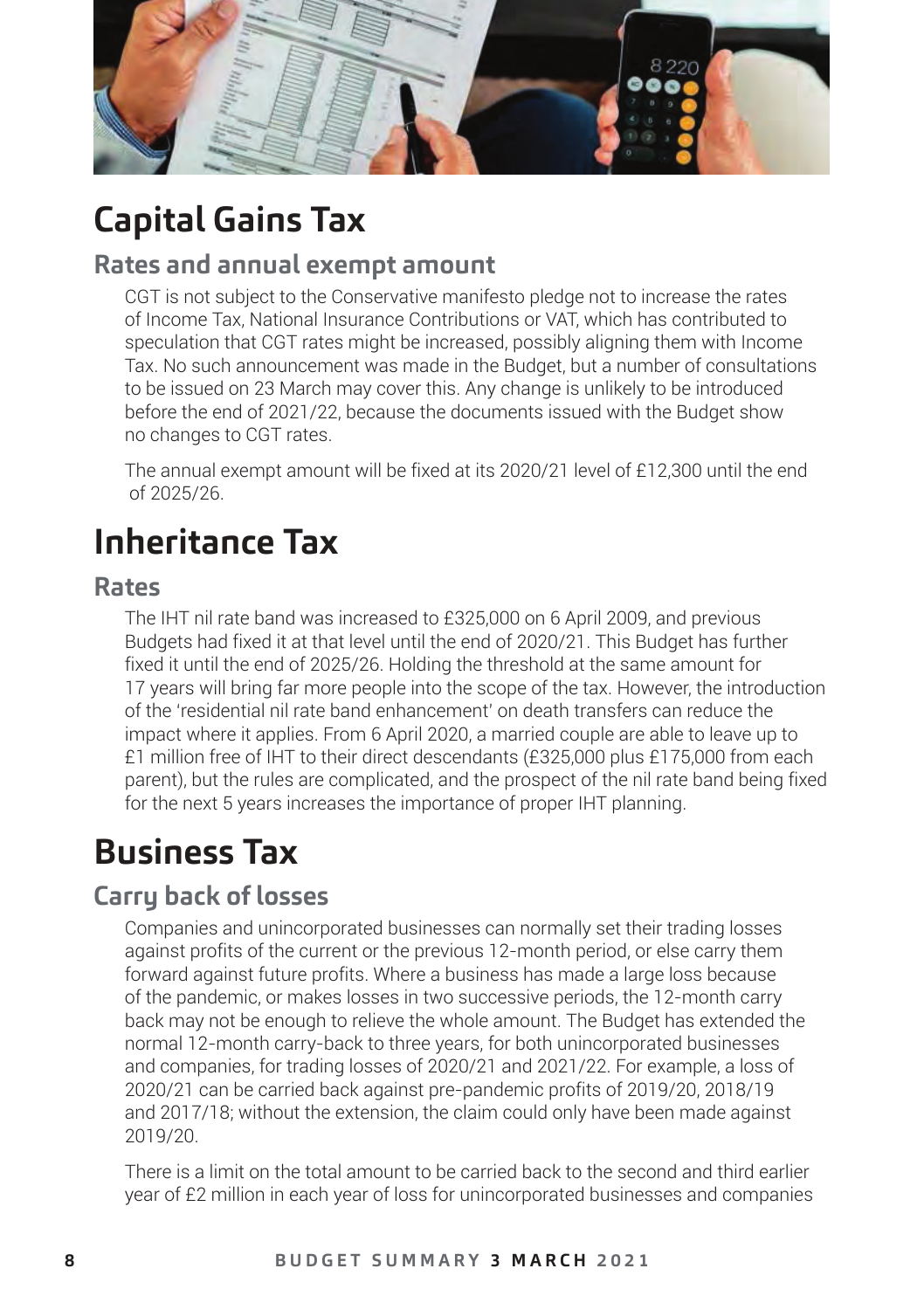

that are not part of a corporate group. A group with companies that have capacity to carry back losses in excess of £200,000 will have to apportion the cap between its member companies. The way in which this 'group cap' will operate will be announced in due course.

#### **Corporation Tax rates**

The Corporation Tax rate will remain 19% until 31 March 2023. It will then increase to 25% for companies with profits over £250,000. Since 1 April 2015, all corporate profits have been taxed at the same rate; the 'small profits rate' that was familiar before that will be reintroduced, at 19% for companies with profits up to £50,000, in April 2023. Between £50,000 and £250,000 there will be a tapering calculation that produces an effective marginal rate of 26.5%. The limits will be divided between associated companies under common control.

The two measures described above and below, which allow losses to be carried back for immediate relief rather than carried forward and give enhanced relief for investment in plant up to 31 March 2023, will help with cash flow; however, it should be borne in mind that both of them will give rise to tax relief against liabilities charged at 19%, and will tend to increase later profits that may be taxed at 25%. Such a sharp increase in a tax rate gives rise to planning opportunities and pitfalls to avoid.

#### **'Super-deduction' for plant and machinery**

For qualifying expenditure on plant and machinery (P&M) contracted for from 3 March 2021 and incurred from 1 April 2021 to 31 March 2023, companies can claim:

- a super-deduction, providing allowances of 130% on new P&M investment that would qualify for 18% writing down allowances (WDAs) in the main Capital Allowance pool;
- a first-year allowance (FYA) of 50% on new plant and machinery investment that would qualify for 6% WDAs in the special rate pool.

The rate of the super-deduction will require apportioning if an accounting period straddles 1 April 2023.

Cars are excluded (with certain exceptions, such as dual-control vehicles used by driving instructors), as are contracts entered into prior to 3 March 2021, even if expenditure is incurred on or after 1 April 2021.

Expenditure incurred under a hire purchase or similar contract must meet additional conditions to qualify for these extra reliefs.

Where the super-deduction has been claimed, there will be a proportionate increase in the proceeds of sale for Capital Allowances purposes. For both the super-deduction and FYA, the proceeds will be treated as balancing charges (i.e. immediately taxable profits) rather than being deducted from pool expenditure.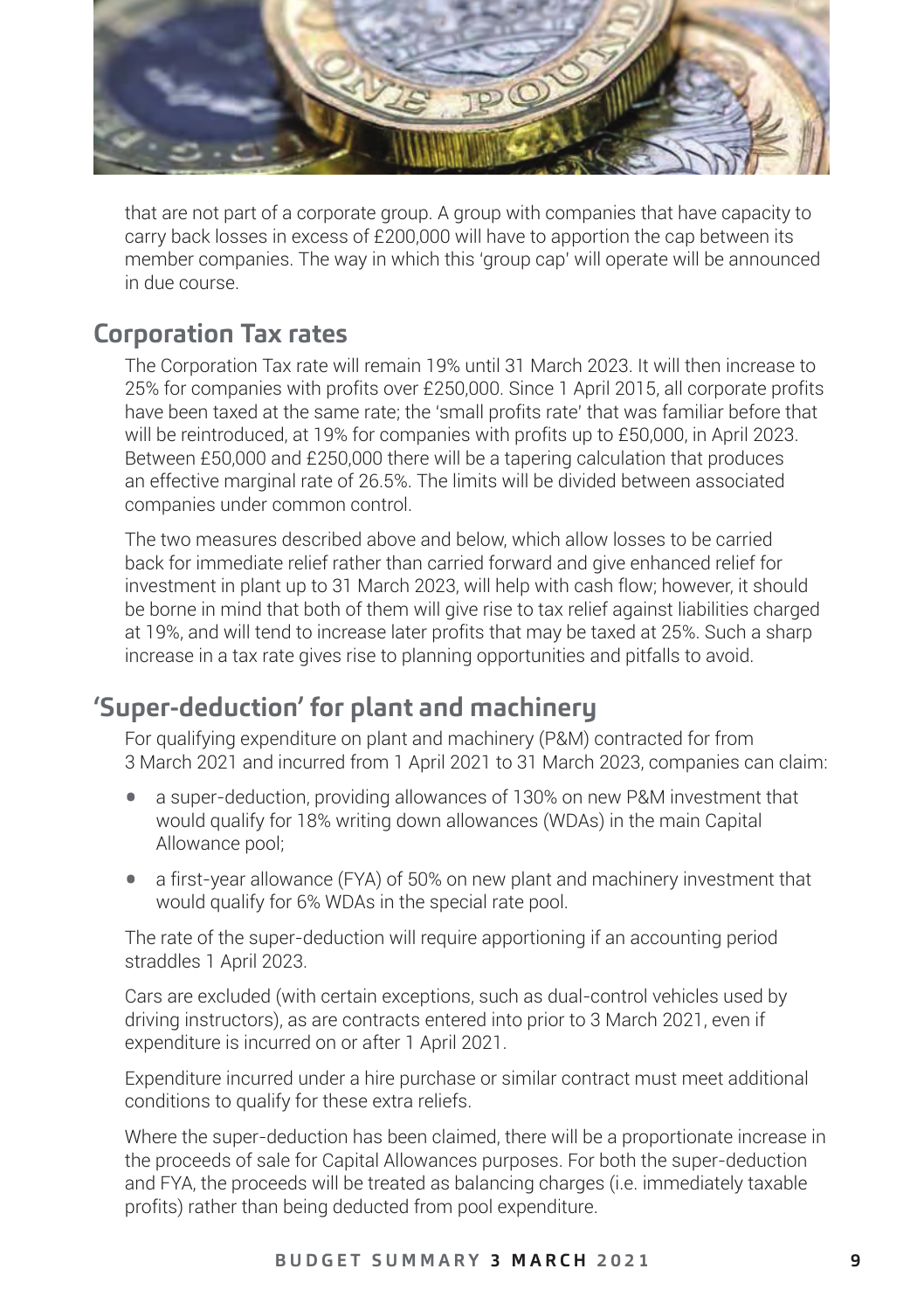

### **Annual Investment Allowance**

Companies and unincorporated businesses can continue to claim the 100% Annual Investment Allowance on qualifying expenditure up to £1 million until 31 December 2021, subject to transitional rules where accounting periods straddle that date. This may produce more tax relief for companies than the 50% FYA available for special rate expenditure, where it is incurred between 1 April 2021 and 31 December 2021.

### **Research and Development (R&D)**

Small or medium-sized companies conducting qualifying research and development can claim an enhanced deduction of 230% (i.e. £230 for each £100 of qualifying expenditure). Where this produces a loss, it can be surrendered for a payable tax credit of 14.5%.

For accounting periods beginning on or after 1 April 2021, the amount of payable credit that can be claimed is capped at £20,000 plus three times the company's PAYE and NIC liabilities for the period. This definition also includes some PAYE and NIC liabilities of connected persons doing subcontracted R&D for, or providing workers to, the company.

There are no changes to the R&D Expenditure Credit (RDEC) rules for large companies. However, the Government has announced a review of R&D tax reliefs, with a consultation published alongside the Budget. The intentions are that the UK should remain a competitive location for cutting edge research, that the reliefs continue to be fit for purpose and that taxpayer money is effectively targeted.

## **VAT**

#### **Registration threshold**

The VAT registration and deregistration thresholds will remain frozen at their present levels of £85,000 and £83,000 until 31 March 2024. This will tend to require more businesses to register for the tax as they grow, and therefore represents a small tax-raising measure.

#### **Reduced rate**

To help support businesses heavily impacted by the pandemic, the rate of VAT on most supplies by hospitality, leisure and entertainment businesses was cut from 20% to 5% in July 2020. This was initially intended to expire in January 2021, but that was extended to 31 March, and it has now been further extended to 30 September 2021. An intermediate rate of 12.5% will apply for qualifying supplies from 1 October 2021 to 31 March 2022, after which the standard 20% rate will apply again.

HMRC says that there are no plans to introduce 'anti-forestalling rules' to counter the VAT saving enjoyed by someone who pays a deposit before the rate goes back up  $-$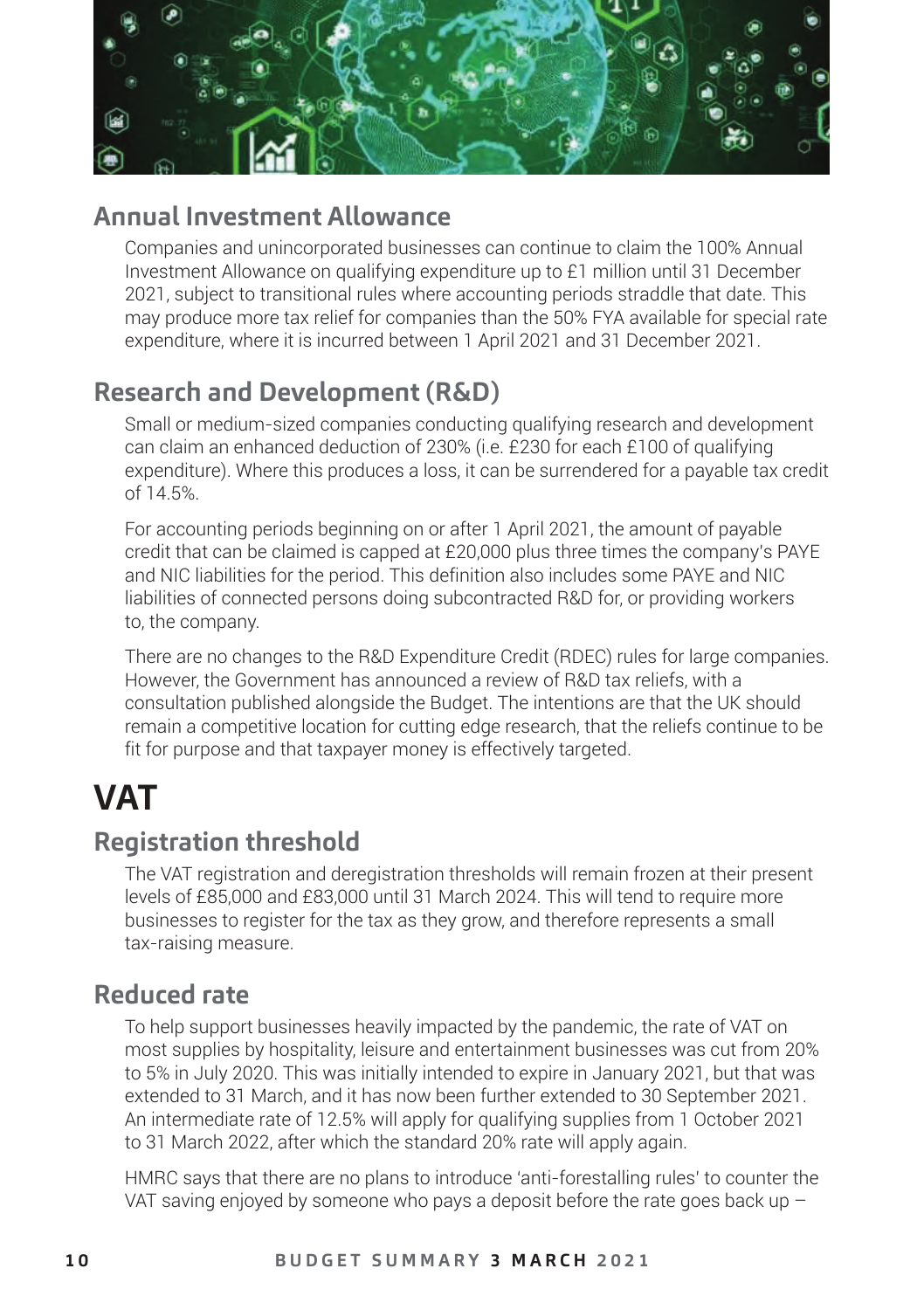

on present plans, that will lock in the lower rate of VAT to the extent that the supply is paid for before 30 September, even if the actual supply takes place later.

### **Payment of deferred VAT**

Businesses could defer the payment of VAT that fell due between March and June 2020. Initially the deferred amount was to be paid in full by 31 March 2021, but businesses can now apply to pay it by interest-free instalments up to 31 March 2022. Applications must be made online by 21 June 2021, but if the scheme is applied for earlier, the payments can be spread over a longer period.

#### **Default surcharge**

HMRC has announced that the long-awaited reform of the system of penalties for late payment of tax will be implemented over the next three years, starting with the replacement of default surcharge for accounting periods starting from 1 April 2022. Many of those who have fallen foul of default surcharge regard it as unfair and arbitrary, so it is to be hoped that what replaces it will be a better system. In the meantime, any warnings that default surcharge might be levied should still be taken very seriously.

#### **Making Tax Digital**

The Budget also confirms the intention to bring all VAT-registered businesses, including those currently trading below the registration threshold, within the Making Tax Digital reporting system with effect from 1 April 2022.

### **Stamp Duty Land Tax**

#### **Extension of 'holiday'**

The threshold for charging SDLT on residential property in England was temporarily raised to £500,000, with the intention that transactions had to be completed by 31 March 2021. This has now been extended to 30 June 2021, and for transactions between 1 July and 30 September 2021 the threshold will be £250,000. It will revert to the normal level of £125,000 from 1 October, and the normal 2% charge will apply between £125,000 and £250,000.

The Welsh Parliament has also extended the £250,000 nil rate threshold for Land Transaction Tax to 30 June 2021.

#### **Foreign resident buyers**

With effect from 1 April 2021, foreign resident purchasers of residential property in England and Northern Ireland will be subject to a 2% surcharge on the Stamp Duty Land Tax they would otherwise pay. This is intended to reduce house price inflation and make property available for first-time buyers.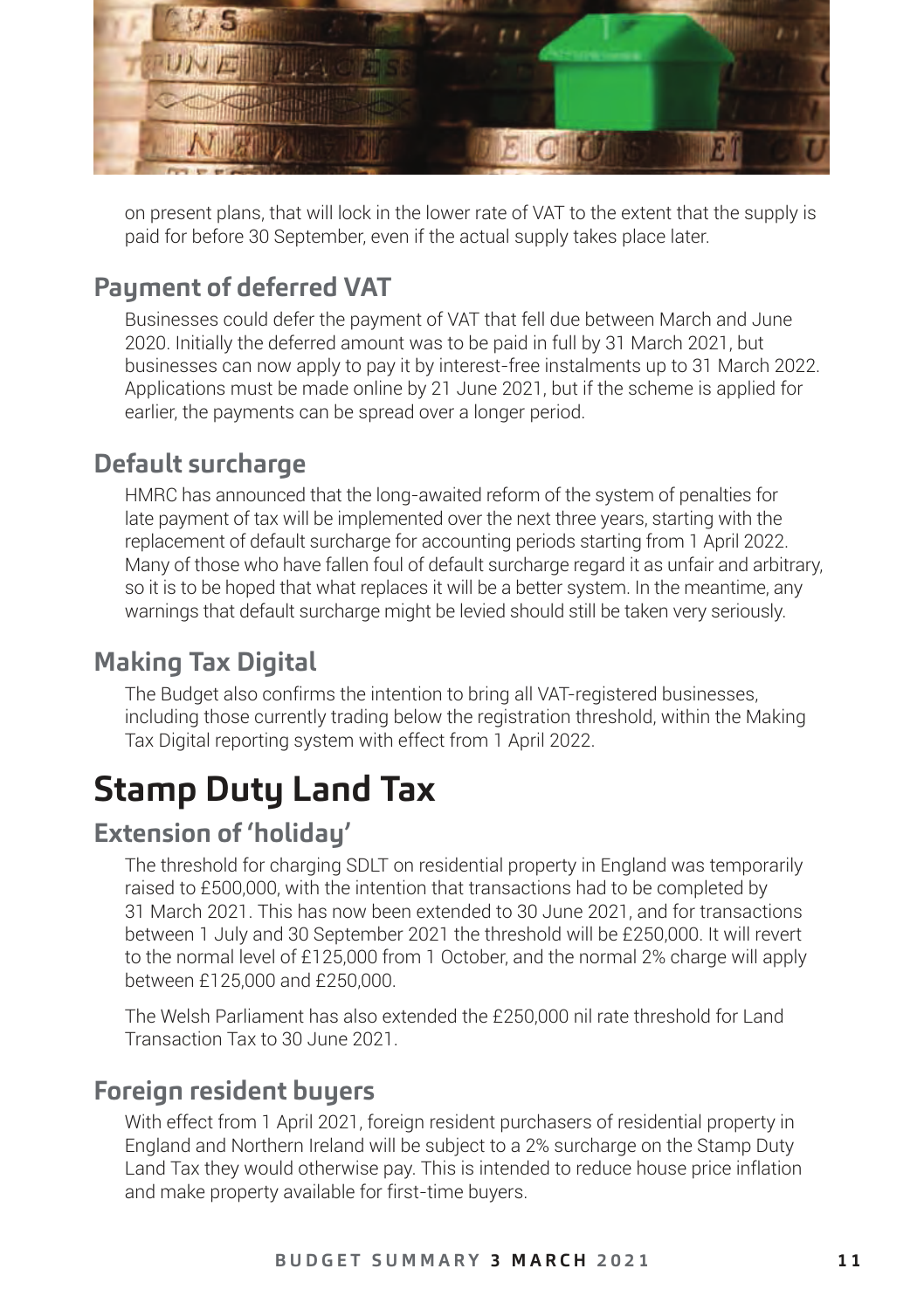

### **Other measures**

#### **Freeports**

The Budget outlines the introduction of 'Freeports', areas in which a number of tax and other incentives will operate to encourage trade. Eight areas in England have been announced, with discussions in progress to extend the concept in the other nations of the United Kingdom. The enhanced tax reliefs will include 10% Structures and Buildings Allowances (instead of 3%), 100% First Year Allowances for plant and machinery, full relief from Stamp Duty Land Tax, full Business Rates relief, and relief from Employer National Insurance Contributions. The reliefs will depend on designation as a 'tax site' within a Freeport and will run until 30 September 2026.

The English Freeports announced so far are East Midlands Airport, Felixstowe & Harwich, Humber, Liverpool City Region, Plymouth and South Devon, Solent, Teesside and Thames. They are expected to start operating in late 2021.

### **Compliance**

The Budget includes several mentions of increased efforts to crack down on avoidance, evasion and non-compliance. The Government intends to invest £180 million in additional resources and new technology for HMRC in order to bring in £1.6 billion of additional tax revenue between now and 2025/26. The benefits are supposed to include 'enabling taxpayers to more easily access tax services and make the collection of tax and payments to taxpayers easier', but the overall effect is clearly intended to raise revenue.

£100 million will also be invested in a Taxpayer Protection Taskforce of 1,265 HMRC staff to combat fraud within COVID-19 support packages. HMRC's ability to distribute money has been one of the success stories of the pandemic, but giving the cash to people who need it has involved taking the risk that the system can be exploited. They are now going to try to find the people who took advantage.

This booklet is prepared for guidance only. We recommend that you contact us before acting on any information contained in the booklet and we cannot accept responsibility for any action taken without such advice.

#### **1 2 B U D G E T S U M M A R Y 3 M A R C H 2 0 2 1**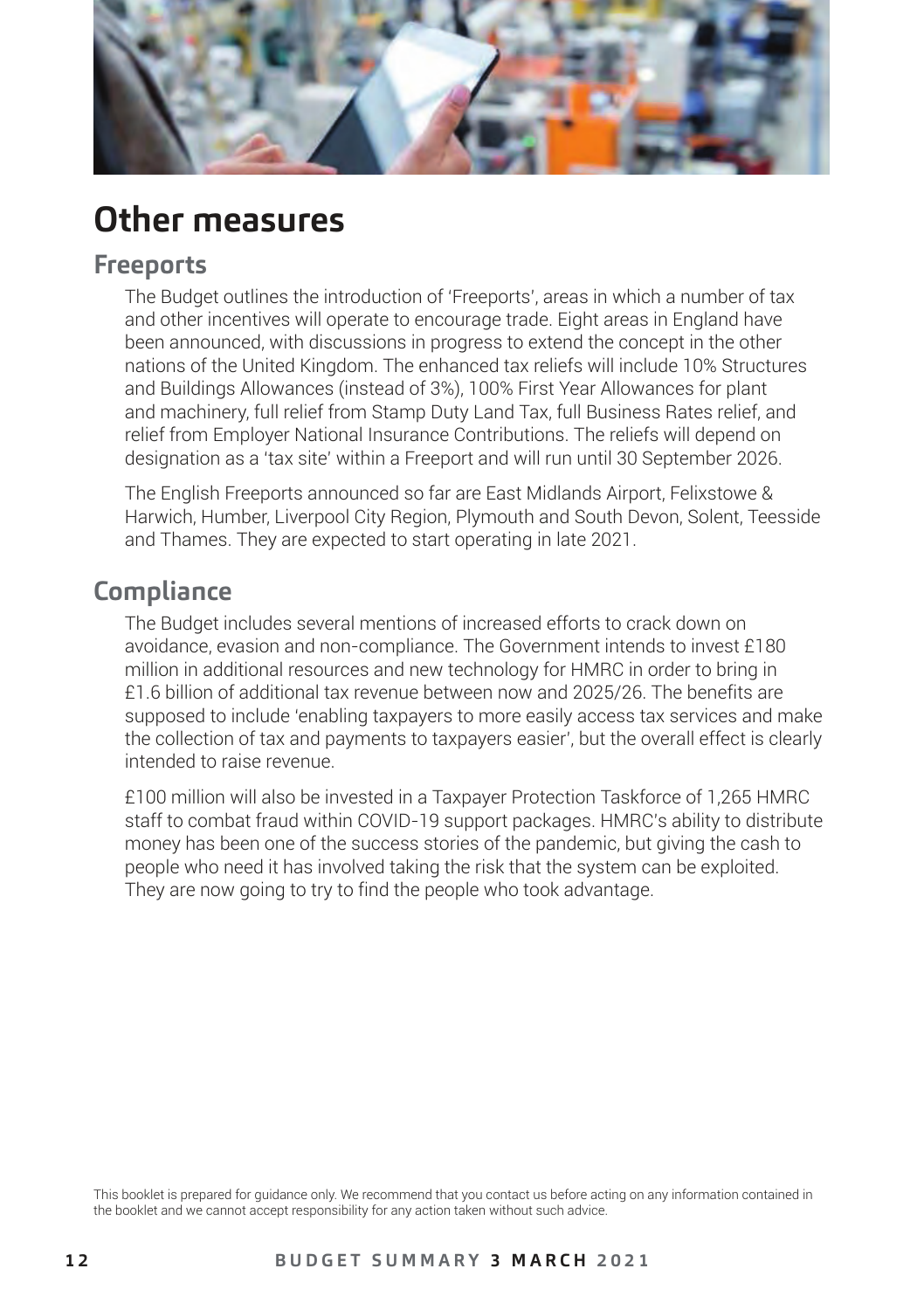### **Income Tax Rates and Allowances (Table A)**

| Main allowances                 | 2021/22 | 2020/21 |
|---------------------------------|---------|---------|
| Personal Allowance (PA)*†       | £12,570 | £12,500 |
| <b>Blind Person's Allowance</b> | 2.520   | 2.500   |
| Rent a room relief §            | 7.500   | 7.500   |
| Trading income §                | 1.000   | 1.000   |
| Property income §               | 1.000   | 1.000   |

Property income § 1,000 1,000 \* PA will be withdrawn at £1 for every £2 by which 'adjusted income' exceeds £100,000. There will therefore be no allowance given if adjusted income is £125,140 or more.

† £1,260 of the PA can be transferred to a spouse or civil partner who is no more than a basic rate taxpayer, where both spouses were born after 5 April 1935.

§ If gross income exceeds this, the limit may be deducted instead of actual expenses.

| Rate Bands                                                                                                    | 2021/22        | 2020/21        |
|---------------------------------------------------------------------------------------------------------------|----------------|----------------|
| Basic Rate Band (BRB)                                                                                         | £37,700        | £37,500        |
| Higher Rate Band (HRB)                                                                                        | 37,701-150,000 | 37,501-150,000 |
| Additional rate                                                                                               | over 150,000   | over 150,000   |
| Personal Savings Allowance (PSA)                                                                              |                |                |
| - Basic rate taxpayer                                                                                         | 1.000          | 1.000          |
| - Higher rate taxpayer                                                                                        | 500            | 500            |
| Dividend Allowance (DA)                                                                                       | 2.000          | 2.000          |
| BRB and additional rate threshold are increased by personal pension contributions (up to permitted limit) and |                |                |

Gift Aid donations.

| <b>Tax Rates</b>                                                        | 2021/22 and 2020/21 |     |       |  |  |  |
|-------------------------------------------------------------------------|---------------------|-----|-------|--|--|--|
| Rates differ for General, Savings and Dividend income within each band: |                     |     |       |  |  |  |
|                                                                         | G                   |     |       |  |  |  |
| <b>Basic</b>                                                            | 20%                 | 20% | 7.5%  |  |  |  |
| Higher                                                                  | 40%                 | 40% | 32.5% |  |  |  |
| Additional                                                              | 45%                 | 45% | 38.1% |  |  |  |

Additional 45% 45% 38.1% General income (salary, pensions, business profits, rent) usually uses personal allowance, basic rate and higher rate bands before savings income (interest). To the extent that savings income falls in the first £5,000 of the basic rate band, it is taxed at nil rather than 20%.

The PSA taxes interest at nil, where it would otherwise be taxable at 20% or 40%.

Dividends are normally taxed as the 'top slice' of income. The DA taxes the first £2,000 of dividend income at nil, rather than the rate that would otherwise apply.

#### **High Income Child Benefit Charge (HICBC)**

1% of child benefit for each £100 of adjusted net income between £50,000 and £60,000.

| Income Tax - Scotland                                                                                   | Rate | 2021/22            | 2020/21            |
|---------------------------------------------------------------------------------------------------------|------|--------------------|--------------------|
| <b>Starter Rate</b>                                                                                     | 19%  | £2.097             | £2.085             |
| <b>Basic Rate</b>                                                                                       | 20%  | $2.098 - 12.726$   | $2.086 - 12.658$   |
| Intermediate Rate                                                                                       | 21%  | $12,727 - 31,092$  | $12,659 - 30,930$  |
| Higher Rate                                                                                             | 41%  | $31.093 - 150.000$ | $30.931 - 150.000$ |
| Top Rate                                                                                                | 46%  | over 150,000       | over 150,000       |
| The Scottish rates and bands do not apply for savings and dividend income, which are taxed at normal UK |      |                    |                    |
| rates.                                                                                                  |      |                    |                    |

| Remittance basis charge              | 2021/22                                    | 2020/21 |
|--------------------------------------|--------------------------------------------|---------|
| For non-UK domiciled individuals who |                                            |         |
| have been UK resident in at least:   |                                            |         |
| 7 of the preceding 9 tax years       | £30,000                                    | £30,000 |
| 12 of the preceding 14 tax years     | 60.000                                     | 60.000  |
| 15 of the preceding 20 tax years     | Deemed to be UK domiciled for tax purposes |         |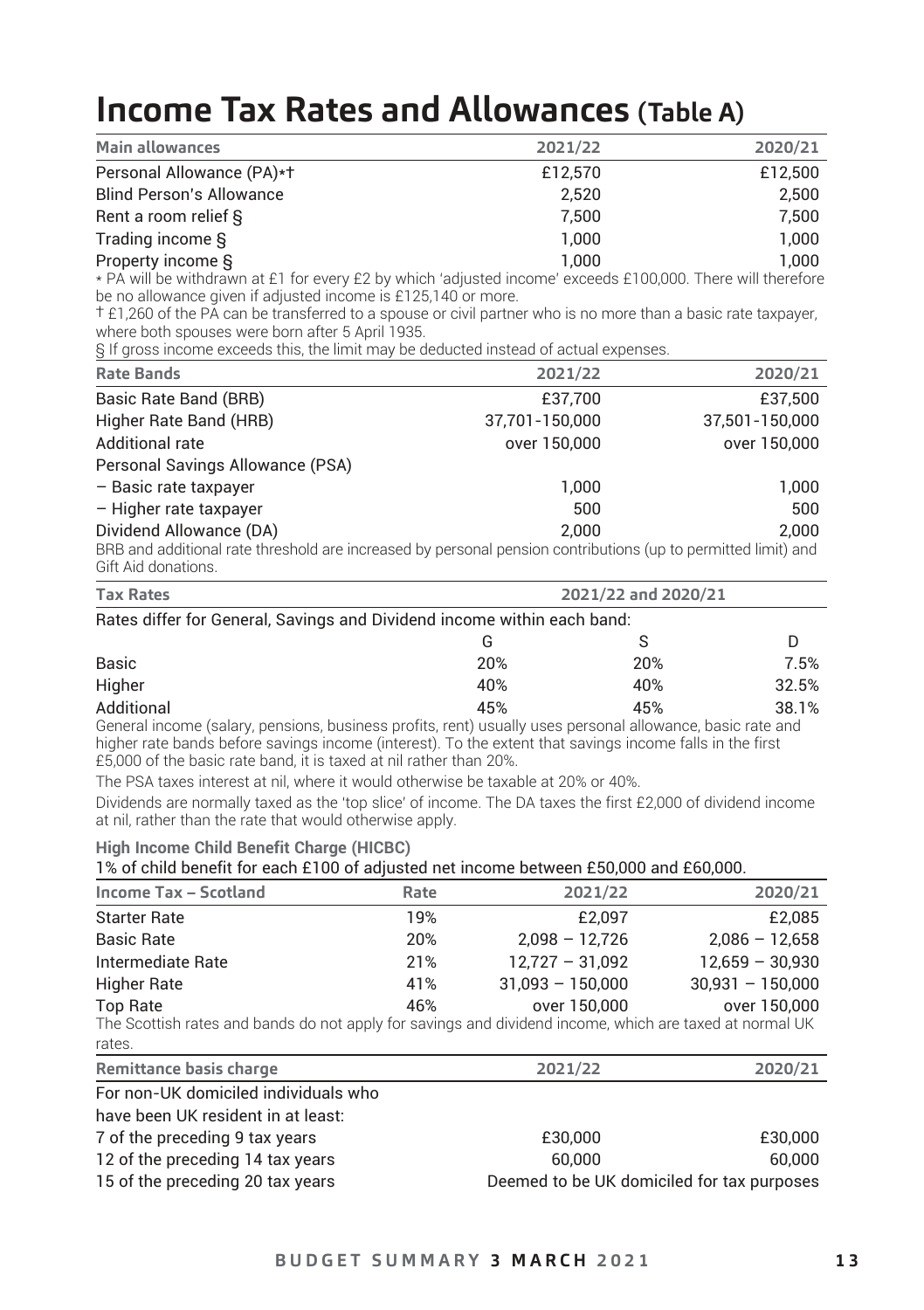## **Registered Pensions (Table B)**

|                                                                                             | 2021/22    | 2020/21    |
|---------------------------------------------------------------------------------------------|------------|------------|
| Lifetime Allowance (LA)                                                                     | £1.073.100 | £1.073.100 |
| Annual Allowance (AA)                                                                       | 40.000     | 40.000     |
| Appure in (AA, to hourselve that the big by contact contact and the levels of AA) or £2,600 |            |            |

Annual relievable pension inputs are the higher of earnings (capped at AA) or £3,600.

The AA is usually reduced by £1 for every £2 by which relevant income exceeds £240,000, down to a minimum AA of £4,000.

The AA can also be reduced to £4,000, where certain pension drawings have been made.

### **Car and Fuel Benefits (Table C)**

**Cars**

Taxable benefit: List price multiplied by chargeable percentage.

|               |                | 2021/22 percentage for petrol cars first registered |                 |  |
|---------------|----------------|-----------------------------------------------------|-----------------|--|
| CO2 emissions | Electric range | Pre 06.04.2020                                      | Post 05.04.2020 |  |
| g/km          | <b>Miles</b>   | 0/0                                                 | $\frac{0}{0}$   |  |
| $\Omega$      | N/A            |                                                     |                 |  |
| $1 - 50$      | >130           |                                                     |                 |  |
| $1 - 50$      | $70 - 129$     | 5                                                   | 4               |  |
| $1 - 50$      | $40 - 69$      | 8                                                   |                 |  |
| $1 - 50$      | $30 - 39$      | 12                                                  | 11              |  |
| $1 - 50$      | ~14.30         | 14                                                  | 13              |  |
| $51 - 54$     | N/A            | 15                                                  | 14              |  |

Then a further 1% for each 5g/km  $CO<sub>2</sub>$  emissions, up to a maximum of 37%.

Diesel cars that are not RDE2 standard suffer a 4% supplement on the above figures but are still capped at 37%.

#### **Car Fuel**

Where employer provides fuel for private motoring in an employer-owned car,  $CO<sub>2</sub>$ -based percentage from above table multiplied by £24,600 (2020/21: £24,500).

### **National Insurance Contributions (Table D)**

| Class 1 (Employees)                                                                                | Employee | Employer |
|----------------------------------------------------------------------------------------------------|----------|----------|
| Main NIC rate                                                                                      | 12%      | 13.8%    |
| No NIC on first                                                                                    | £184pw   | £170pw   |
| Main rate* charged up to                                                                           | £967pw   | no limit |
| 2% rate on earnings above                                                                          | £967pw   | N/A      |
| Employment allowance per qualifying business                                                       | N/A      | £4.000   |
| *Nil rate of employer NIC for employees aged under 21 and apprentices aged under 25, up to £967pw. |          |          |

Employer contributions (at 13.8%) are also due on most taxable benefits (Class 1A) and on tax paid on an employee's behalf under a PAYE settlement agreement (Class 1B).

| Class 2 (Self-employed)     |        |
|-----------------------------|--------|
| Flat rate per week          | £3.05  |
| Small profits threshold     | £6,515 |
| Class 3 (Voluntary)         |        |
| Flat rate per week          | £15.40 |
| Class 4 (Self-employed)     |        |
| On profits £9,568 - £50,270 | 9%     |
| On profits over £50,270     | 2%     |
|                             |        |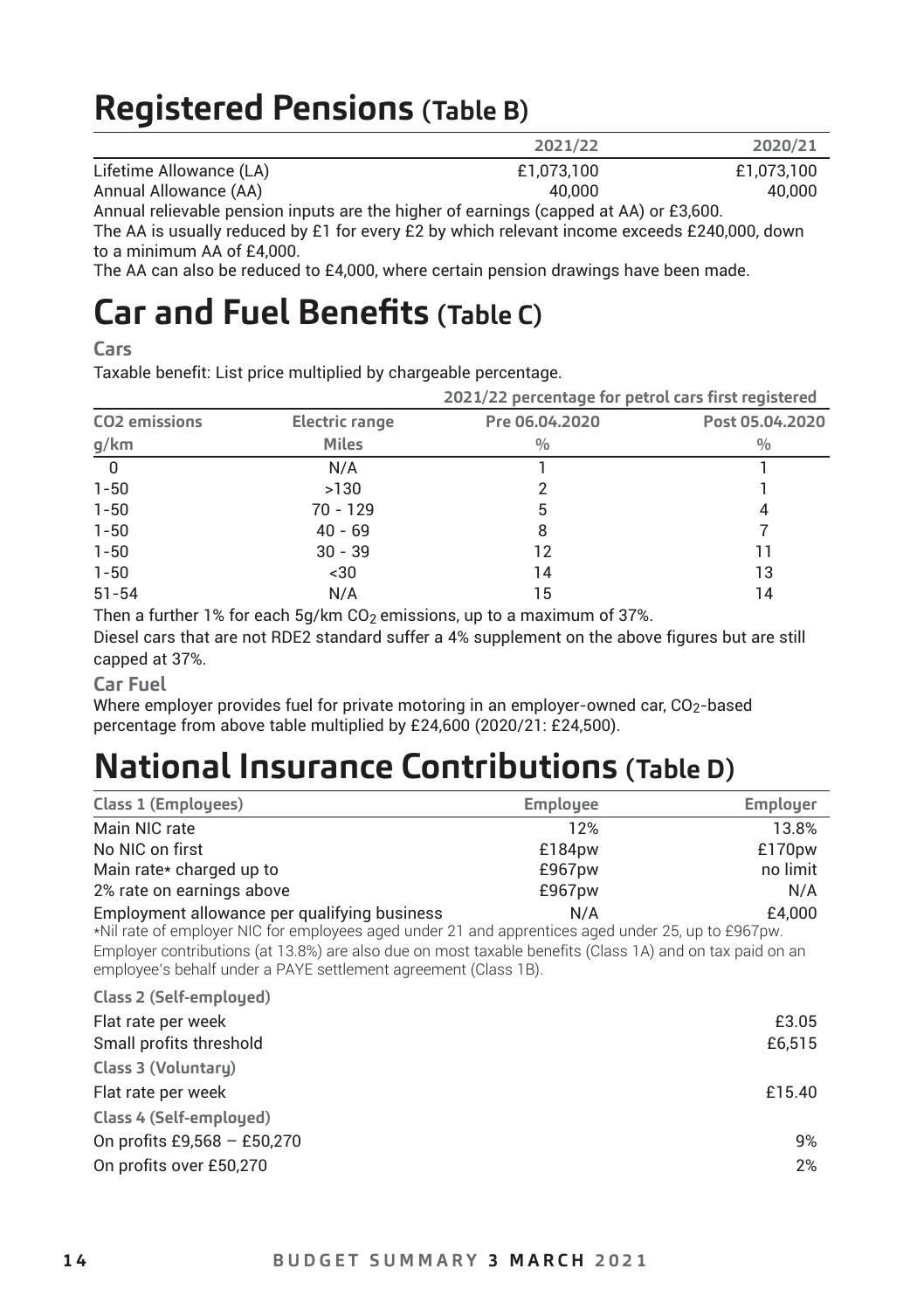#### **M T W T F S S** 1 2 3 4 5 6 7 8 9 10 11 12 13 14 15 16 17 18 19 20 21 22 23 24 25 26 27 28 29 30 **April 2021**

5 End of tax year. Cut-off for income and gains between

2020/21 and 2021/22. 6 IR35 'off-payroll' working rules extended to most private sector clients of PSCs.

6 Recovery Loan Scheme launches.

14 CJRS claim deadline for March 2021. †19 Employers pay PAYE for quarter or month March 2021,

 cheque to reach accounts office. 19 Last day for final 2020/21 Employer Payment Summary to reach HMRC.

 \*22 PAYE electronic payment deadline.

#### **June 2021**

| М  | T                                  |    | W T F                    | S | -S |
|----|------------------------------------|----|--------------------------|---|----|
|    |                                    |    | $1 \t2 \t3 \t4 \t5$      |   | 6  |
|    | 7 8 9 10 11 12 13                  |    |                          |   |    |
|    | <b>14</b> 15 16 17 18 <b>19</b> 20 |    |                          |   |    |
| 21 |                                    |    | <b>22</b> 23 24 25 26 27 |   |    |
|    | 28 29                              | 30 |                          |   |    |

14 CJRS claim deadline for May 2021.

†19 Employers pay PAYE for month May 2021. 21 VAT Deferral Payment Scheme closes

 \*22 PAYE electronic payment deadline. 30 Retail, Hospitality and Leisure 100% Business Rates Reliefs ends

| Augus <u>t 2021</u> ' |      |              |    |    |    |    |  |
|-----------------------|------|--------------|----|----|----|----|--|
| М                     |      | w            | т  | F  |    |    |  |
|                       |      |              |    |    |    |    |  |
| 2                     | 3    |              | 5  | h  |    |    |  |
|                       | 1(1) | $\mathbf{1}$ | 12 | 13 | 14 | -5 |  |

16 17 18 19 20 21 22 23 24 25 26 27 28 29

30 31 1 If 2019/2020 tax return not filed, further £300 penalty (or 5% of tax due, if higher) . 1 CJRS Employer 20% contribution to

- 
- 
- unworked hours <sup>2</sup> Employers submit P46(car) form showing quarter's changes to company cars. 14 CJRS claim deadline for July 2021. †19 Employers pay PAYE for month July 2021.
- 
- \*22 PAYE electronic payment deadline.

#### **May 2021**

| M |                             |  | TWTFSS |             |
|---|-----------------------------|--|--------|-------------|
|   |                             |  |        | $1 \quad 2$ |
|   | <b>3</b> 4 5 6 7 8 9        |  |        |             |
|   | 10 11 12 13 <b>14</b> 15 16 |  |        |             |
|   | 17 18 19 20 21 22 23        |  |        |             |
|   | 24  25  26  27  28  29  30  |  |        |             |

31

1 Commencement of £10 daily penalties for

- 2019/20 tax returns not filed.
- 3 Employers submit P46(car) form showing
- quarter's changes to company cars. 14 CJRS claim deadline for April 2021.
- †19 Employers pay PAYE for month April 2021.
- 
- \*22 PAYE electronic payment deadline. 31 Employers send 2020/21 P60 to employees.

#### **July 2021**

| М  | T | W T | F.                       | $\mathsf{S}$ | s              |
|----|---|-----|--------------------------|--------------|----------------|
|    |   | п.  | $2 \quad 3$              |              | $\overline{4}$ |
|    |   |     | 5 6 7 8 9 10 11          |              |                |
| 12 |   |     | 13 <b>14</b> 15 16 17 18 |              |                |
| 19 |   |     | 20 21 <b>22</b> 23 24 25 |              |                |
| 26 |   |     | 27 28 29 30              | 31           |                |

 1 Retail, Hospitality and Leisure 66% Business Rates Relief starts

- 1 Residential SDLT Nil Rate Band Reduces To £250k
- 1 CJRS Employer 10% Contribution to unworked hours 6 Agree 2020/21 PAYE Settlement Agreement
	-
- 6 Employers send P11D and annual share scheme returns to HMRC and P11D to employees.
- 
- 
- 14 CJRS claim deadline for June 2021.<br>†19 Employers pay Class 1A NIC for 2020/21.<br>†19 Employers pay PAYE for quarter or month June 2021.<br>\*22 PAYE and Class 1A NIC electronic payment deadline.
- 
- 31 Deadline for payment of second instalment of 2020/21 self assessed tax on income.

#### **September 2021**

| М  | $\mathbf{T}$ | W T F                           | S. | s |
|----|--------------|---------------------------------|----|---|
|    |              | $1 \t2 \t3 \t4 \t5$             |    |   |
|    |              | 6 7 8 9 10 11 12                |    |   |
| 13 |              | <b>14</b> 15 16 17 18 <b>19</b> |    |   |
|    |              | 20 21 22 23 24 25 26            |    |   |
| 27 | 28 29        | 30                              |    |   |

14 CJRS claim deadline for August 2021.<br>19 Employers pay PAYE for month August 2021.

 \*22 PAYE electronic payment deadline.

 30 CJRS ends

\* Electronic payments due on a weekend must be made on the previous working day unless "Faster Payments" is used. † Cheque payments due on a weekend must reach HMRC on

the previous working day.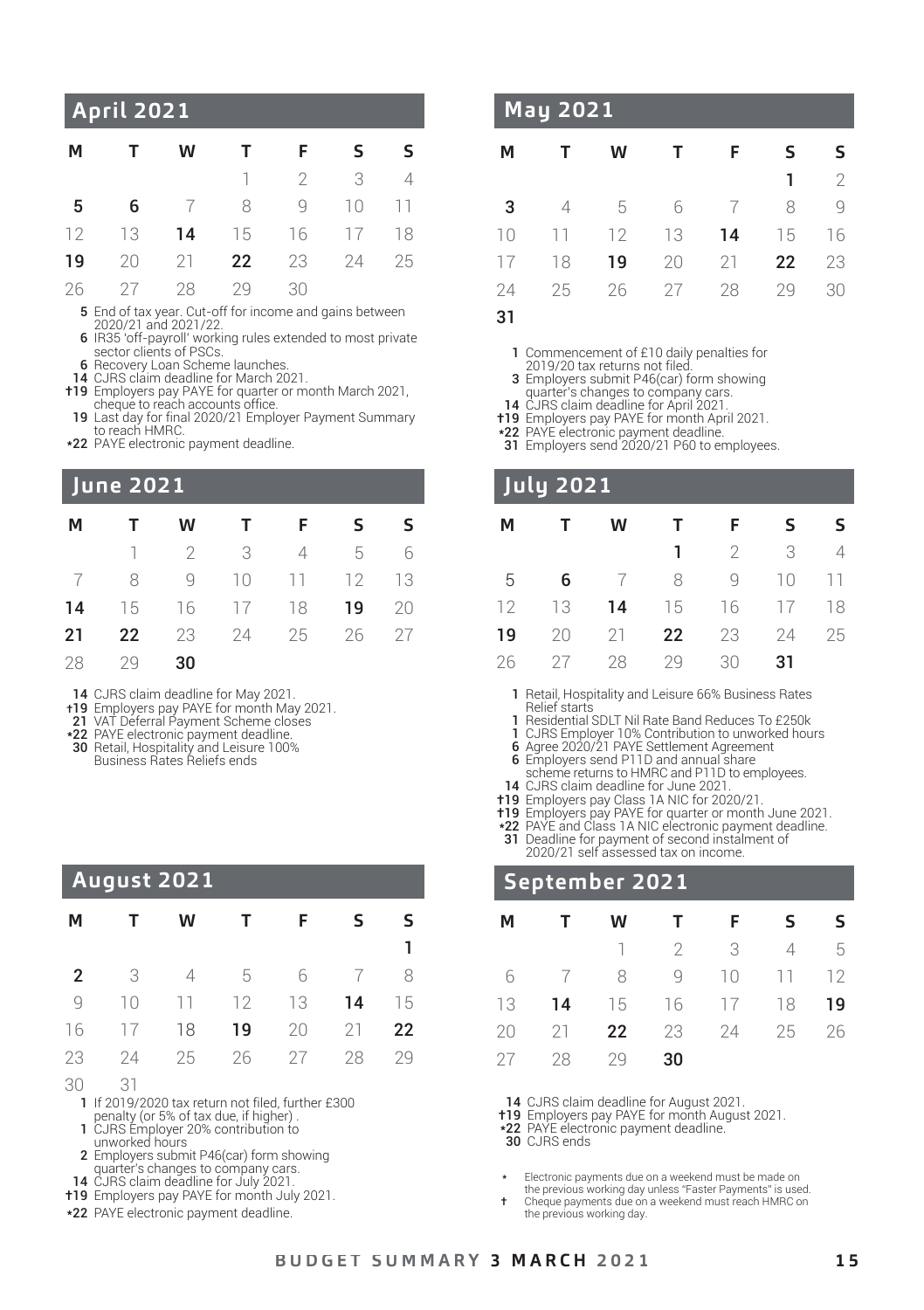#### **M T W T F S S** 1 2 3 4 5 6 7 8 9 10 11 12 13 14 15 16 17 18 19 20 21 22 23 24 25 26 27 28 29 30 31 **October 2021**

1 Corporation Tax payment deadline for companies with<br>31 December 2020 year-end.

- 
- 
- 

13 December 2020 year-end.<br>
1 SDLT Nil Rate Band reduces back to £125k<br>
1 Tourism hospitality transition VAT rate Of 12.5% starts<br>
5 Deadline for notifying HMRC if Income Tax or CGT<br>
is due for 2020/21 and no tax return r

- \*22 PAYE electronic payment deadline. 31 Last day to file 2020/21 SA return on paper.
- 

#### **December 2021**

| М | $\mathbf{T}$                |              | W T F |    | S              | s - |
|---|-----------------------------|--------------|-------|----|----------------|-----|
|   |                             | $\mathbb{1}$ | 2 3   |    | $\overline{4}$ | 5   |
|   | 6 7 8 9 10 11 12            |              |       |    |                |     |
|   | 13 14 15 16 17 18           |              |       |    |                | 19  |
|   | 20 21 <b>22</b> 23 24 25 26 |              |       |    |                |     |
|   | 27 28 29                    |              | 30    | 31 |                |     |

†19 Employers pay PAYE for month November 2021.

- \*22 PAYE electronic payment deadline
- 30 File 2020/21 SA return online to take advantage
- of coding out of Income Tax underpayments. 31 Corporation Tax filing deadline for companies with 31 December 2020 year-end.
- 
- 31 Recovery Loan Scheme deadline

#### **February 2022**

| M T W T F S S               |  |             |  |
|-----------------------------|--|-------------|--|
|                             |  | 1 2 3 4 5 6 |  |
| 7 8 9 10 11 12 13           |  |             |  |
| 14 15 16 17 18 19 20        |  |             |  |
| 21 <b>22</b> 23 24 25 26 27 |  |             |  |

<sup>28</sup> 

- 2 Employers submit P46(car) form showing
- quarter's changes to company cars. †19 Employers pay PAYE for month January 2022.
- \*22 PAYE electronic payment deadline.

#### **November 2021**

| М  | $\mathbf{T}$                |  | W T F S        | s  |
|----|-----------------------------|--|----------------|----|
|    | $1$ 2 3 4 5 6 7             |  |                |    |
|    | 8 9 10 11 12 13 14          |  |                |    |
|    | 15 16 17 18 <b>19</b> 20 21 |  |                |    |
| 22 |                             |  | 23 24 25 26 27 | 28 |
| 29 | -30                         |  |                |    |

2 Employers submit P46(car) form showing

quarter's changes to company cars. †19 Employers pay PAYE for month October 2021.

 \*22 PAYE electronic payment deadline.

| January 2022 |    |    |    |    |    |                |  |  |
|--------------|----|----|----|----|----|----------------|--|--|
| М            |    | w  | т  | F  | ς  | ς              |  |  |
|              |    |    |    |    | ٦  | $\mathfrak{D}$ |  |  |
| 3            | 4  | 5  | 6  | 7  | 8  | q              |  |  |
| 10           | 11 | 12 | 13 | 14 | 15 | 16             |  |  |
| 17           | 18 | 19 | 20 | 21 | 22 | 23             |  |  |
| 74           | 25 | 26 | 27 | 28 | 29 | RN             |  |  |

31

1 Corporation Tax payment deadline for companies with

<sup>31</sup> March 2021 year-end.<br>**119** Employers pay PAYE for quarter or month Dec 2021<br>**\*22** PAYE electronic payment deadline.<br>**31 File 2020/21 tax to avoid interest and first instalment of**  2021/22 self assessed tax on income. Companies within IR35 to file Earlier Year Update for 2020/21.

| <b>March 2022</b> |    |    |    |    |    |    |  |  |  |
|-------------------|----|----|----|----|----|----|--|--|--|
| М                 |    | w  | т  | F  | ς  |    |  |  |  |
|                   |    | 2  | 3  | 4  | 5  | 6  |  |  |  |
| - 7               | 8  | q  | 10 | 11 | 12 | 13 |  |  |  |
| 14                | 15 | 16 | 17 | 18 | 19 | 20 |  |  |  |
| 21                | 22 | 23 | 24 | 25 | 26 | 27 |  |  |  |
| 28                | 29 | 30 | 31 |    |    |    |  |  |  |

 2 Deadline for payment of balance of 2020/21 tax

to avoid a 5% late payment penalty. †19 Employers pay PAYE for month February 2022.

 \*22 PAYE electronic payment deadline. 31 Corporation Tax filing deadline for companies

with 31 March 2021 year-end. 31 Retail, hospitality and leisure 66% Business Rates relief ends

- \* Electronic payments due on a weekend must be made on
- 
- the previous working day unless "Faster Payments" is used. † Cheque payments due on a weekend must reach HMRC on the previous working day.

<sup>1</sup> If 2019/20 tax return not filed, a further penalty of £300 (or 5% of tax due, if higher). If 2020/21 tax return not filed, a penalty of £100.